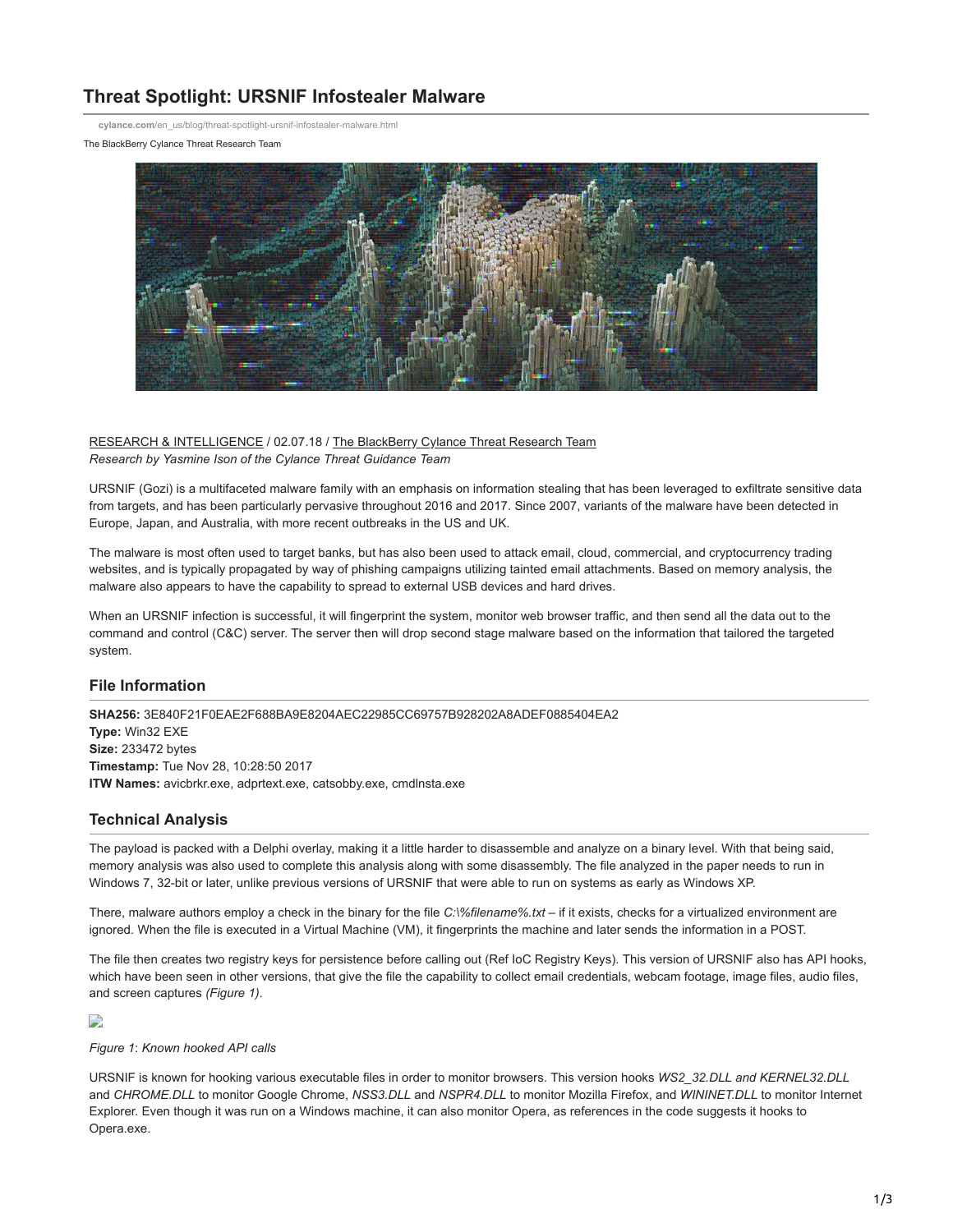The file will test to see if it is connected to the Internet using command prompt and nslookup, and it will also use command to spawn a sub process of itself *(%AppData%\Microsoft\%randomfile%\%randomfile%)*. The sub process creates a bat file that will later check for secondary malware *(%LocalAppData%\Temp\%randomfolder%\%random%.bat)* (Figure 2).

# D

#### *Figure 2*: *Temp file created.*

If the test works, the file will inject code into a running process *(explorer.exe)* to send a POST to the C&C server, and hide while continuing to run. The URL will contain *"/data.php?version=% &user=%&server=% &id=% &type=% &name=%"*, replacing this temp data with the victim machine information (Ref IoC Network).

Then the URL data is XOR'ed and base64 encoded (with padding removed "=") and passed as part of the URL which is meant to look like an ordinary image file (jpeg) (Figure 3). After that it will add "/" at random offsets of the string and change every unique letter which doesn't match *[a-zA-Z0-9]* to its hexadecimal format starting with "\_".

The last step, adding the "/" slash character at random offsets. The result will look something like this:

LUk2l6EnlB57pGW/\_2BdI\_2Bw\_2FMaug0Z/ZXD\_2Fip0/epva0VXtqAj\_2FEqP\_2B/k2U5Gx\_2BJhQW\_2B\_2B/II3nn6TLQFnbVVfZUpPCFz/FM\_2F

## $\mathbf{L}$

## *Figure 3: Injected data into Explorer.exe*

The file has the capability to use DGA (domain name generator algorithm) to make a small list of malicious domains. It employs the open-topdomains algorithm and gathers a few DNS domains from OpenDNS, which is also sometimes seen in in the DreamBot variant of URSNIF.

The open-top-domains algorithm is possibly a backup feature because a known flaw in the code doesn't allocate enough space to correctly construct URLs from a word list. However, this specific sample uses hardcoded network indicators, which can be seen in the network traffic (Ref IoC Network).

When the file calls out to them, it will attempt to download secondary/tertiary stage malware and store in the %temp% directory. A temporary folder and file, or sometimes just a file, will be created.

The file will check to see if the secondary/tertiary stage malware file was downloaded. If it is not, it will delete the temp file. If it is downloaded, the bat file will delete the original malware file.

## **Conclusion:**

Based on recent activity, URSNIF (Gozi) attacks are likely to remain a prevalent threat to high value targets, and organizations who fit the victim profile should exercise diligence in not only basic security hygiene but also in phishing awareness education for staff and others who have access to critical operations systems.

If you are a Cylance customer using [CylancePROTECT®](http://cylance.com/en_us/products/our-products/protect.html?utm_medium=Blog), you were already protected from this attack.

## **IOCs**

#### **• Files/Folders:**

- %AppData%\Microsoft\Cmipprop\catsobby.exe
- %LocalAppData%\Temp\4B78\2F91.bat
- **Registry Keys:**
- HKCU\Software\Microsoft\Windows\CurrentVersion\RunOnce
- HKCU\Software\Microsoft\Windows NT\CurrentVersion\Winlogon
- **SHA-256:**

◦ 3E840F21F0EAE2F688BA9E8204AEC22985CC69757B928202A8ADEF0885404EA2

- • **Network:**
- http|://|constitution|.|org/usdeclar.txt
- myip|.|opendns|.|com
- resolver1|.|opendns|.|com
- curlmyip|.|net

## **◦ GET REQUEST:**

 advisevisa|.|com/wp-content/themes/porto/css/a|.|zip alizarineparis|.|com/wp-content/themes/kancing/fonts/b|.|bin